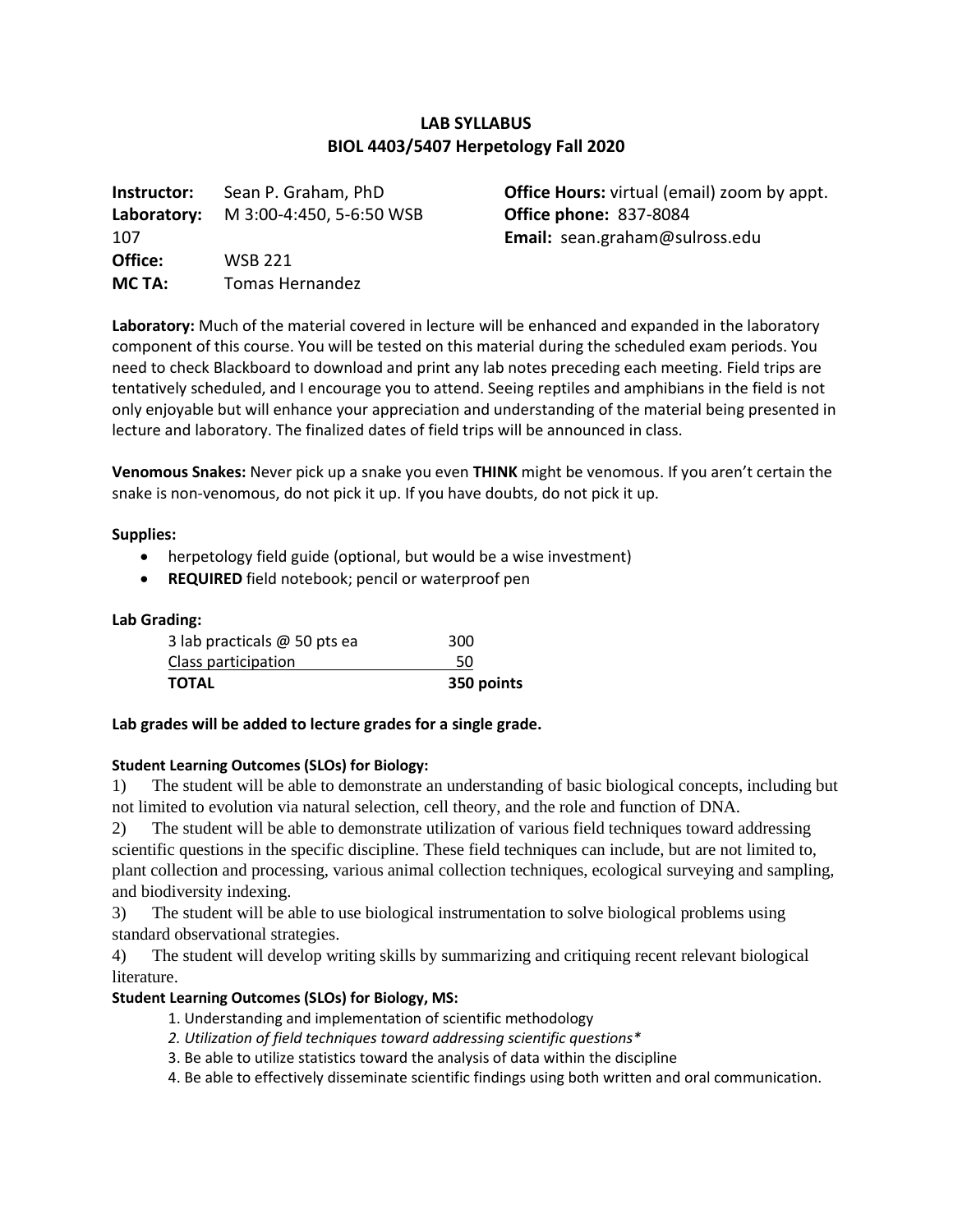#### **Marketable Skills:**

- **1)** Ability to organize, analyze, and interpret data.
- **2)** Proficiency in using presentation software.
- **3)** Experience in managing time and meeting deadlines.
- **4)** Ability to speak effectively and write concisely about scientific topics.
- **5)** Experience in the development of professional email correspondence.

| <b>WEEK</b>    | DAY / DATE       | <b>TOPIC</b>                                   |
|----------------|------------------|------------------------------------------------|
| $\overline{2}$ |                  | Introduction; U.S. herp families               |
|                |                  |                                                |
| 3              | Sep 7            | Labor Day, no labs.                            |
|                |                  |                                                |
| 4              |                  | Salamanders, Frogs                             |
|                |                  |                                                |
| 5              |                  | Frogs cont. Frog Dissection                    |
|                |                  |                                                |
| 6              | Oct 5            | <b>Lab Practical #1</b>                        |
|                |                  |                                                |
| $\overline{7}$ |                  | Lizards Part I                                 |
|                |                  |                                                |
| 8              |                  | Field Herpetology techniques                   |
|                |                  |                                                |
| 9              |                  | <b>Lizards Part II</b>                         |
|                |                  |                                                |
| 10             |                  | Lizard dissection                              |
|                |                  |                                                |
| 11             | Nov <sub>2</sub> | <b>Lab Practical #2</b>                        |
|                |                  |                                                |
| 12             |                  | Snakes Part I                                  |
|                |                  |                                                |
| 13             |                  | Snakes & Turtles                               |
|                |                  |                                                |
| 14             |                  | Snake dissection                               |
|                |                  |                                                |
| 15             | Nov 30           | Lab Practical #3 (last day of classes for lab) |
|                |                  |                                                |

## *TENTATIVE* **SCHEDULE**

**Students enrolled in distance education courses have equal access to the university's academic support services, such as Smarthinking, library resources, online databases, and instructional technology support. For more information about accessing these resources, visit the SRSU website. Students should correspond using Sul Ross email accounts and submit online assignments through**